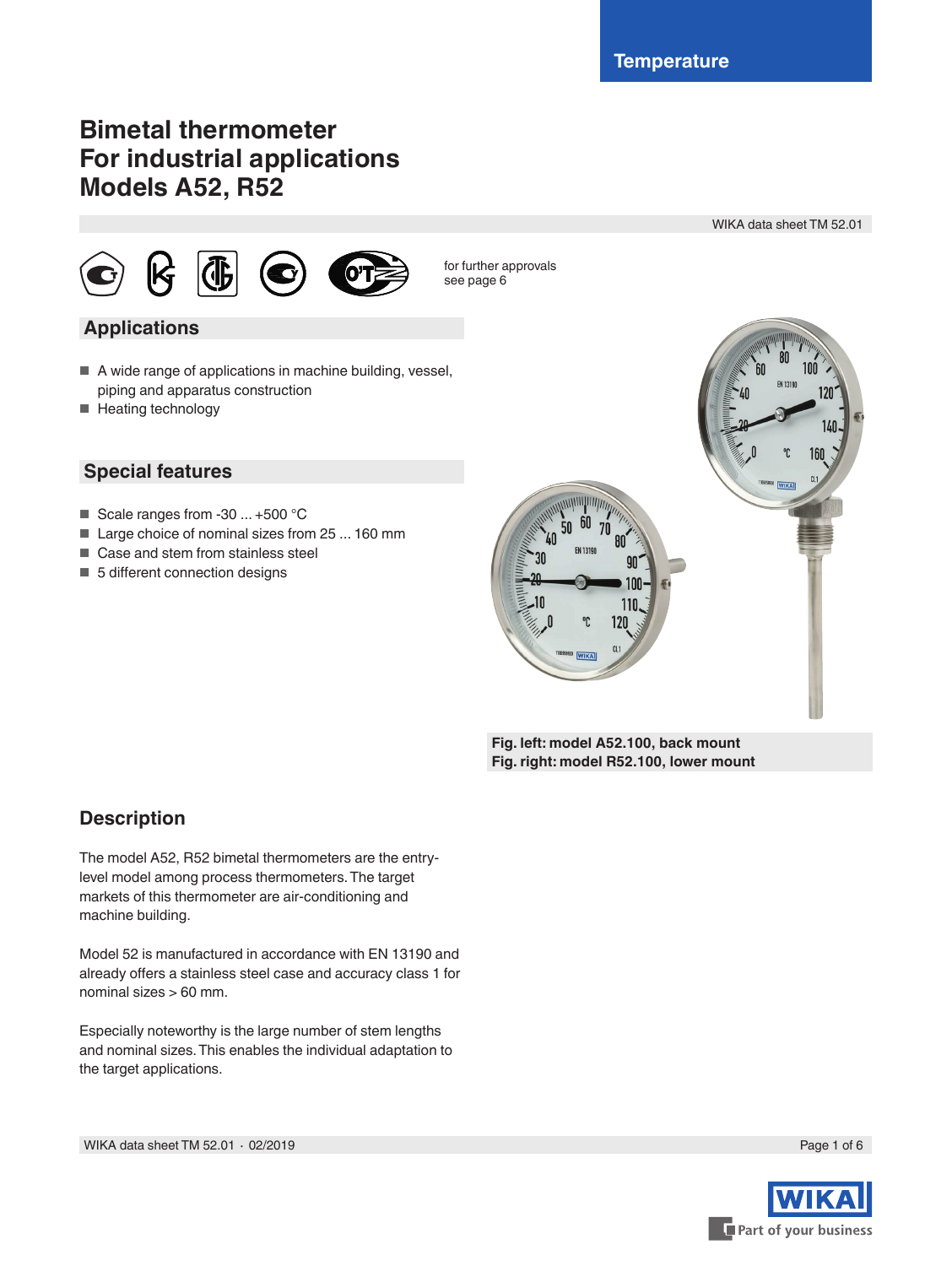## **Specifications**

**Measuring element** Bimetal coil

**Nominal size in mm** 25, 33, 40, 50, 63, 80, 100, 160

#### **Connection designs**

- S Standard (male threaded connection)
- 1 Plain stem (without thread)
- 2 Male nut<sup>1)</sup>
- 3 Union nut<sup>1)</sup>
- 4 Compression fitting (sliding on stem)<sup>1)</sup>

other connection designs on request

#### **Model overview**

| <b>Model</b> | <b>NS</b> | <b>Design</b>        |
|--------------|-----------|----------------------|
| A52.025      | 25        | Back mount (axial)   |
| A52.033      | 33        |                      |
| A52.040      | 40        |                      |
| A52.050      | 50        |                      |
| A52.063      | 63        |                      |
| A52.080      | 80        |                      |
| A52.100      | 100       |                      |
| A52.160      | 160       |                      |
| R52.063      | 63        | Lower mount (radial) |
| R52.080      | 80        |                      |
| R52.100      | 100       |                      |
| R52.160      | 160       |                      |

#### **Unit (scale range)**

 $^{\circ}C$ Option: °F, °C/°F (dual scale)

#### **Accuracy class**

NS 25, 33:  $±5%$  of scale range NS 40, 50: 2 per EN 13190 NS 63, 80, 100, 160: 1 per EN 13190

#### **Working range**

Continuous loading: Measuring range per EN 13190 Short time (24 h max.): Scale range per EN 13190

#### **Case, bezel ring, stem, process connection and spacer** Stainless steel

#### **Elbow behind the case**

Aluminium, only with lower mount version

**Dial** Aluminium, white, black lettering

#### **Pointer**

NS 25, 33, 40: Aluminium, black NS 50, 63, 80, 100, 160: Aluminium, black, adjustable pointer

#### **Window**

Instrument glass NS 33: polycarbonate

#### **Permissible operating pressure at the stem**

NS 25, 33, 40, 50: max. 6 bar, static NS 63, 80, 100, 160: max. 25 bar, static

#### **Ingress protection**

NS 25, 33, 40: IP54 per IEC/EN 60529 NS 50, 63, 80, 100, 160: IP43 per IEC/EN 60529

1) Not for NS 25, 33, 40, 50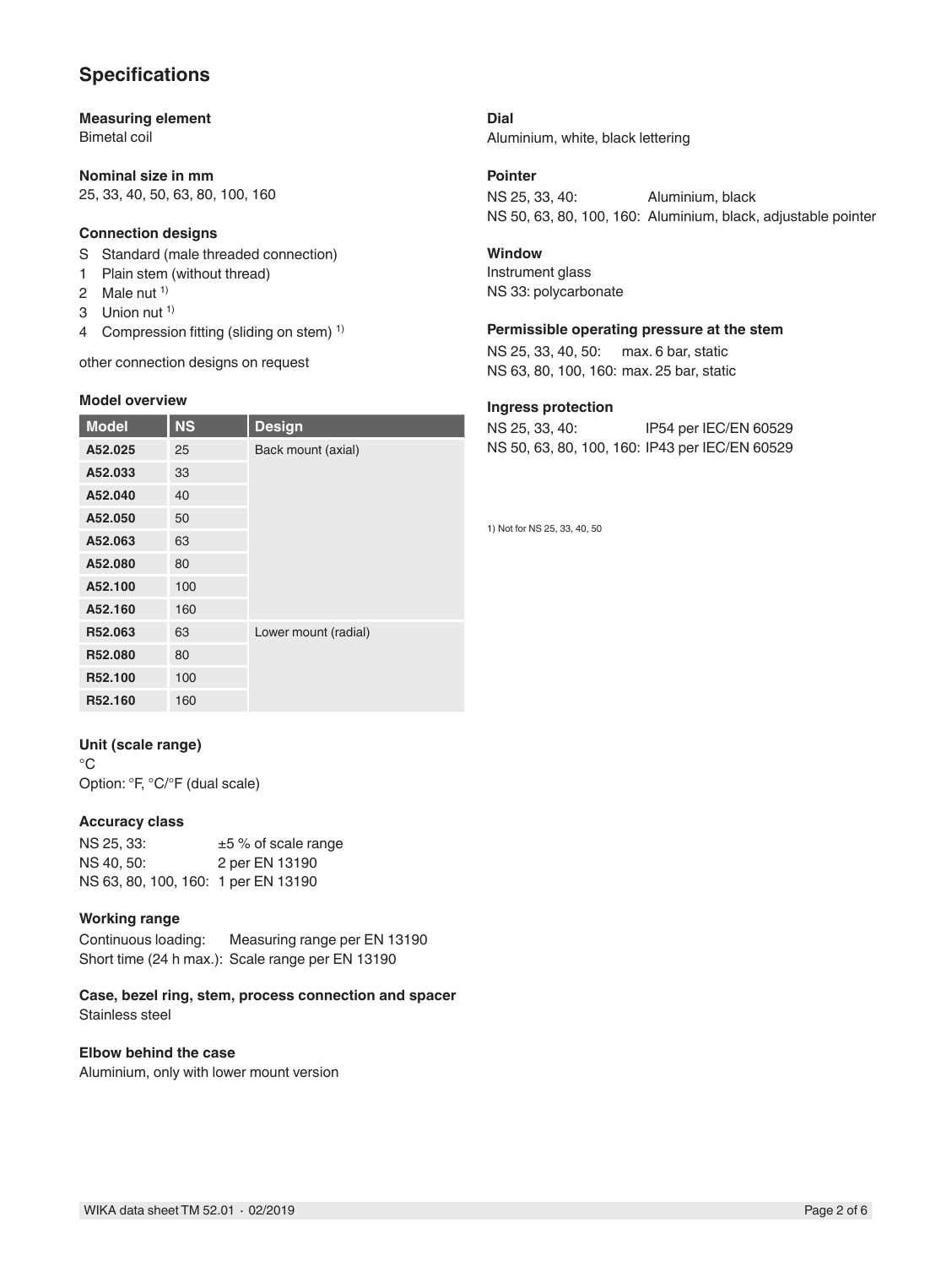#### **Scale ranges, measuring ranges 2), error limit (EN 13190) Scale graduation per WIKA standard**

| Scale range in °C | Measuring range in °C | Scale spacing in °C |                | Error limit ±°C          |                |
|-------------------|-----------------------|---------------------|----------------|--------------------------|----------------|
|                   |                       | up to NS 63         | from NS 80     | up to NS 50              | from NS 63     |
| $-30+50$          | $-20+40$              |                     |                | $\overline{2}$           |                |
| $-20+60$          | $-10+50$              |                     |                | 2                        |                |
| 060               | 1050                  |                     |                | 2                        | $\mathbf{1}$   |
| 080               | 1070                  |                     |                | 2                        |                |
| 0100              | 1090                  | 2                   |                | 2                        |                |
| 0120              | 10110                 | 2                   |                | $\overline{4}$           | $\overline{2}$ |
| 0160              | 20140                 | 2                   | $\overline{2}$ | $\overline{4}$           | $\overline{2}$ |
| $0200^{3}$        | 20180                 | 5                   | $\overline{2}$ | $\overline{4}$           | $\overline{2}$ |
| $0250^{3}$        | 30220                 | 5                   | $\overline{2}$ | 5                        | 2.5            |
| $0 \dots 300^{4}$ | 30270                 | 5                   | $\overline{2}$ | $\blacksquare$           | 5              |
| 04004             | 50350                 | 5                   | 5              |                          | 5              |
| 05004             | 50450                 | 5                   | 5              | $\overline{\phantom{a}}$ | 5              |

2) The limits of the measuring range are indicated on the dial by two triangular marks. Only within this range is the stated error limit valid per EN 13190.

3) Not for NS 33

4) Not for NS 25 to NS 50

other scale ranges on request

## **Connection designs**

#### **Standard design (male thread connection)**

Standard insertion length  $I_1 = 63$ , 100, 160, 200, 250 mm

| <b>Nominal</b><br>size | <b>Process</b><br>connection |    | Dimensions in mm |                    |                |
|------------------------|------------------------------|----|------------------|--------------------|----------------|
| <b>NS</b>              | G                            | i  | <b>SW</b>        | $Ø$ d <sub>4</sub> | Ød             |
| 25, 33                 | M8 x 1.25                    | 8  | 12               |                    | $\overline{4}$ |
|                        | $G\frac{1}{8}B$              | 8  | 12               |                    | $\overline{4}$ |
|                        | $G\mathrel{\vee} A B$        | 8  | 17               |                    | $\overline{4}$ |
| 40,50                  | M8 x 1.25                    | 8  | 12               |                    | $\overline{4}$ |
|                        | $G\frac{1}{8}B$              | 8  | 17               |                    | $\overline{4}$ |
|                        | $G\mathrel{\mathcal{H}} B$   | 8  | 17               |                    | $\overline{4}$ |
|                        | $G\frac{1}{2}B$              | 12 | 22               |                    | $\overline{4}$ |
| 63, 80, 100,           | $G\mathrel{\mathcal{H}} B$   | 12 | 19               | 18                 | 6 or 8         |
| 160                    | $G \frac{1}{2} B$            | 14 | 27               | 26                 | 6 or 8         |
|                        | M <sub>18</sub> x 1.5        | 12 | 24               | 23                 | 6 or 8         |
|                        | $\frac{1}{2}$ NPT            | 19 | 22               |                    | 6 or 8         |

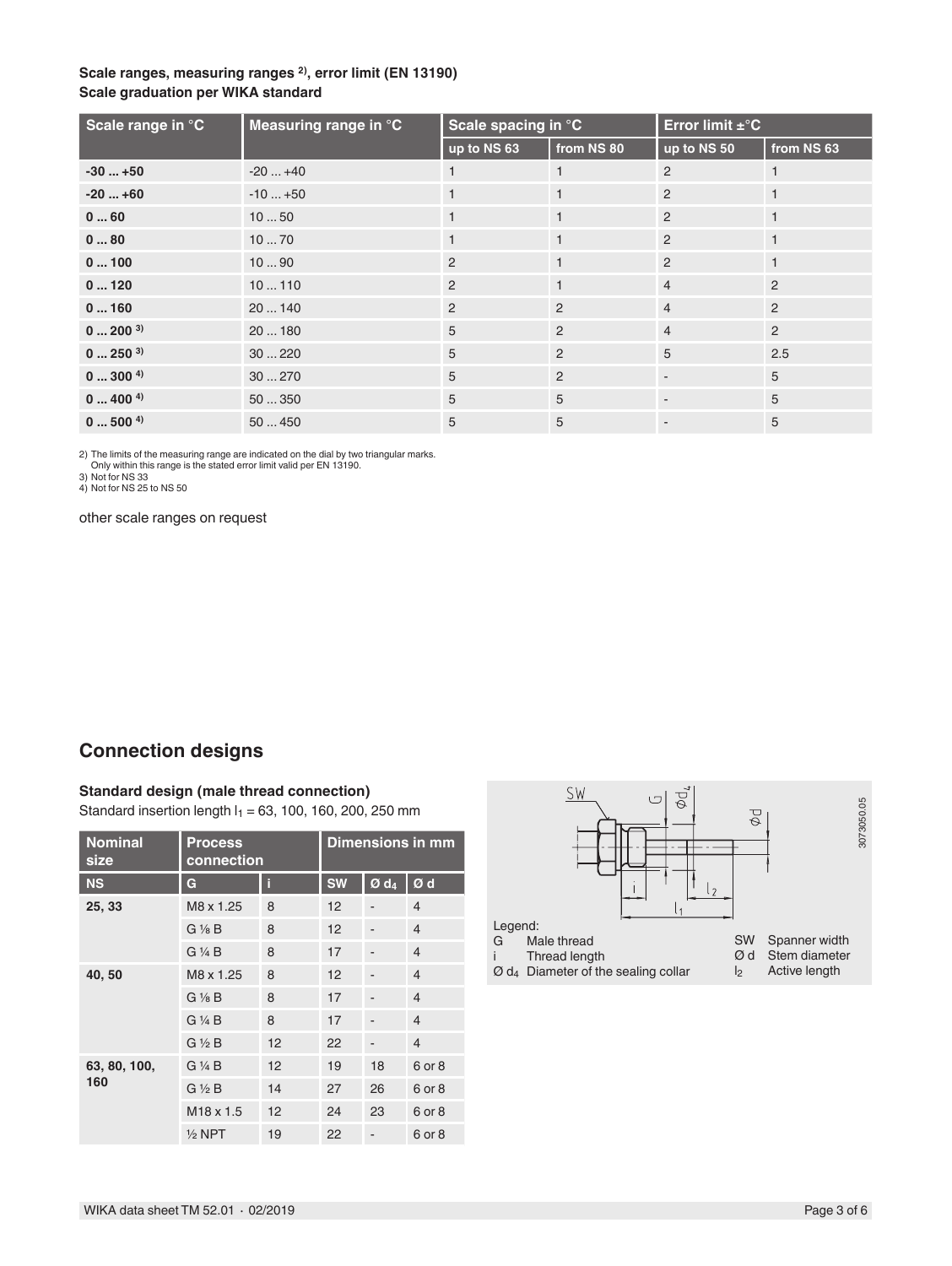#### **Design 1, plain stem (without thread)**

Standard insertion length I1 = 45, 63, 100, 140, 160, 200, 240, 290 mm

| Nominal size     | Dimensions in mm |        |  |  |  |
|------------------|------------------|--------|--|--|--|
| <b>NS</b>        | $d_1$            | Ød     |  |  |  |
| 25, 33           | 8                |        |  |  |  |
| 40,50            | 12               |        |  |  |  |
| 63, 80, 100, 160 | 18               | 6 or 8 |  |  |  |



#### **Design 2, male nut**

Standard insertion length  $I_1 = 80$ , 140, 180, 230 mm

| <b>Nominal size</b> | <b>Process</b><br>connection |    | Dimensions in mm |        |  |
|---------------------|------------------------------|----|------------------|--------|--|
| <b>NS</b>           | $\mathbf{C}$                 |    | <b>SW</b>        | Ød     |  |
| 63, 80, 100, 160    | $G\%B$                       | 20 | 27               | 6 or 8 |  |
|                     | M <sub>18</sub> x 1.5        | 17 | 22               | 6 or 8 |  |



#### **Design 3, union nut**

Standard insertion length  $I_1 = 89$ , 126, 186, 226, 276 mm

| <b>Nominal size</b> | <b>Process</b><br>connection |     | Dimensions in mm |        |  |
|---------------------|------------------------------|-----|------------------|--------|--|
| <b>NS</b>           | $\mathbf{C}$                 |     | <b>SW</b>        | Ød     |  |
| 63, 80, 100, 160    | $G\frac{1}{2}$               | 8.5 | 27               | 6 or 8 |  |
|                     | $G\frac{3}{4}$               | 9.5 | 32               | 6 or 8 |  |



#### **Design 4, compression fitting (sliding on stem)**

Insertion length  $I_1$  = variable

Length  $L = I_1 + 40$  mm

| <b>Nominal size</b> | <b>Process</b><br>connection |    | Dimensions in mm |                    |        |
|---------------------|------------------------------|----|------------------|--------------------|--------|
| <b>NS</b>           | G                            | i  | <b>SW</b>        | $Ø$ d <sub>4</sub> | Ød     |
| 63, 80, 100, 160    | $G\mathrel{\vee} A B$        | 8  | 22               | 18                 | 6 or 8 |
|                     | $G\frac{1}{2}B$              | 14 | 27               | 26                 | 6 or 8 |
|                     | $M18 \times 1.5$             | 12 | 24               | 23                 | 6 or 8 |
|                     | $1/2$ NPT                    | 19 | 22               |                    | 6 or 8 |
|                     | $G\frac{3}{4}B$              | 16 | 32               | 32                 | 6 or 8 |
|                     | 3/ <sub>4</sub> NPT          | 20 | 30               |                    | 6 or 8 |

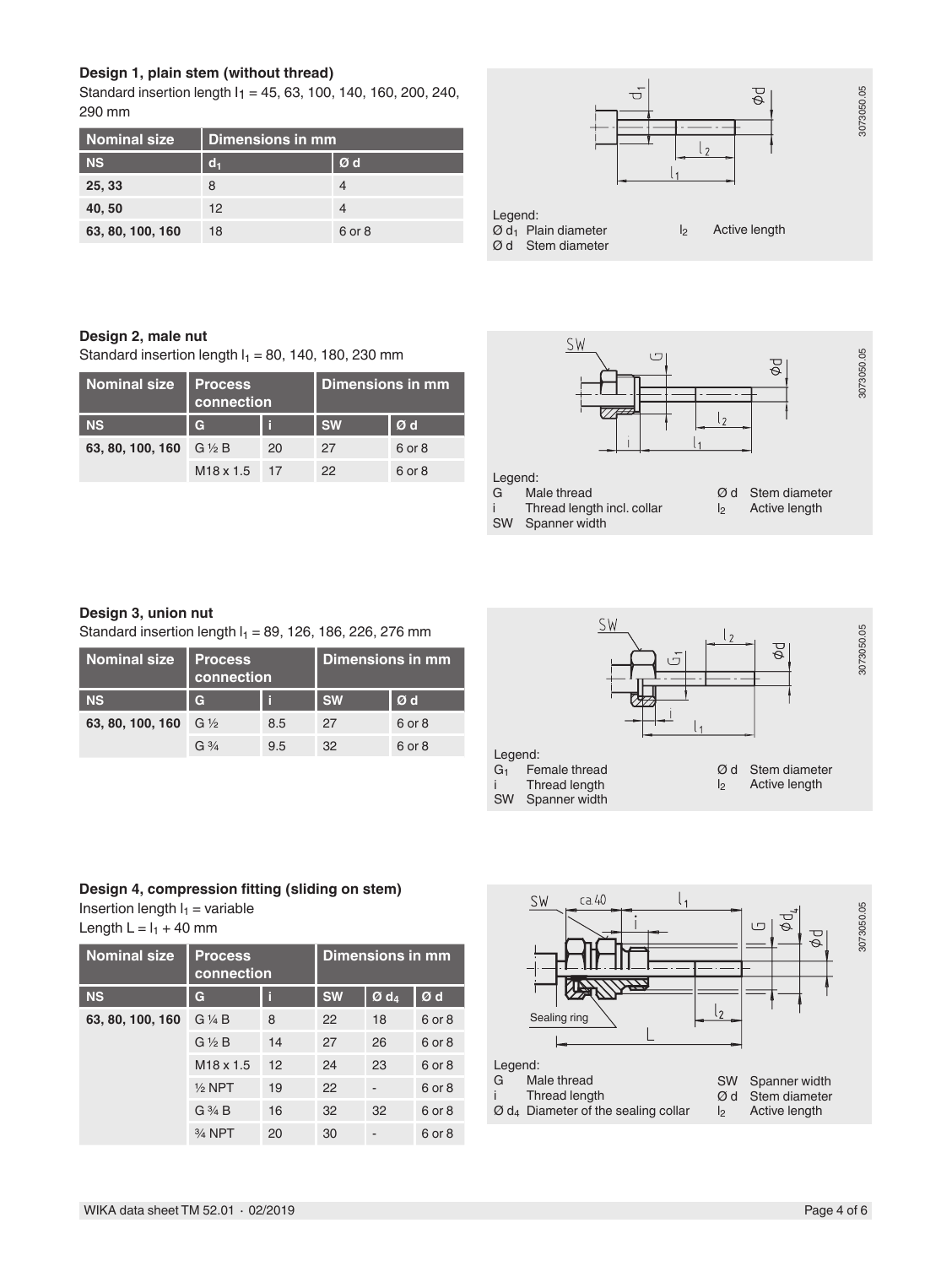## **Dimensions in mm**

# **Back mount (BM)** (up to 250 °C) **Back mount with spacer** (from 300 °C or on request)



| $\circledcirc$ | b <sub>1</sub><br>b <sub>5</sub><br>$\Box$<br>SW                                                                                                                                                                                                                                                               |                                    | 3072991.01<br>$\varphi$ $\varphi$ | $\oplus$                 | b <sub>3</sub><br>b <sub>2</sub> | ι,<br>$\qquad \qquad \Box$<br>SW | $\varphi$ $\varphi$      | 3073009.01              | $\mathbb{Q} \, \phi$<br>SW<br>G | 3190307.01<br>$\sqcup$<br>Ød |
|----------------|----------------------------------------------------------------------------------------------------------------------------------------------------------------------------------------------------------------------------------------------------------------------------------------------------------------|------------------------------------|-----------------------------------|--------------------------|----------------------------------|----------------------------------|--------------------------|-------------------------|---------------------------------|------------------------------|
| <b>NS</b>      |                                                                                                                                                                                                                                                                                                                | <b>Dimensions in mm</b>            |                                   |                          |                                  |                                  |                          | Weight in kg            |                                 |                              |
|                | b <sub>1</sub>                                                                                                                                                                                                                                                                                                 | b <sub>2</sub>                     | $b_3$                             | b <sub>4</sub>           | $b_5$                            | ØD                               | F                        | $\overline{\mathsf{R}}$ | <b>RD</b>                       | $\mathbf U$                  |
| 25             | 16                                                                                                                                                                                                                                                                                                             | $\overline{\phantom{a}}$           | $\overline{\phantom{a}}$          | $\overline{\phantom{a}}$ | 6                                | 25                               | $\overline{\phantom{a}}$ | 0.035                   | $\overline{\phantom{a}}$        | $\overline{\phantom{a}}$     |
| 33             | 16                                                                                                                                                                                                                                                                                                             | ٠                                  | $\overline{\phantom{a}}$          | $\overline{\phantom{a}}$ | 6                                | 33                               | $\overline{\phantom{a}}$ | 0.040                   | $\overline{\phantom{a}}$        | $\overline{\phantom{a}}$     |
| 40             | 21                                                                                                                                                                                                                                                                                                             | $\overline{\phantom{a}}$           | $\overline{\phantom{a}}$          | $\overline{\phantom{a}}$ | 8                                | 40                               | $\overline{\phantom{a}}$ | 0.050                   | $\overline{\phantom{a}}$        | $\overline{\phantom{a}}$     |
| 50             | 21                                                                                                                                                                                                                                                                                                             | $\blacksquare$                     | $\blacksquare$                    | $\overline{\phantom{a}}$ | 8                                | 50                               | $\blacksquare$           | 0.060                   | $\overline{\phantom{a}}$        | $\overline{\phantom{a}}$     |
| 63             | 29                                                                                                                                                                                                                                                                                                             | 30 <sup>1</sup>                    | 46                                | 34                       | 13                               | 63                               | 47                       | 0.160                   | 0.200                           | 0.220                        |
| 80             | 30                                                                                                                                                                                                                                                                                                             | 30 <sup>1</sup>                    | 47                                | 36                       | 13                               | 80                               | 56                       | 0.200                   | 0.240                           | 0.270                        |
| 100<br>160     | 35<br>39                                                                                                                                                                                                                                                                                                       | 30 <sup>1</sup><br>30 <sup>1</sup> | 52                                | 40                       | 13<br>13                         | 100<br>160                       | 66<br>96                 | 0.250<br>0.450          | 0.290<br>0.490                  | 0.330<br>0.560               |
| R<br>U         | Back mount (BM)<br>RD Back mount with spacer<br>Lower mount (LM)<br><b>Thermowell</b>                                                                                                                                                                                                                          |                                    |                                   |                          |                                  |                                  |                          |                         |                                 |                              |
|                | In principle, the operation of a mechanical thermometer<br>without a thermowell with low process-side loading (low<br>pressure, low viscosity and low flow velocities) is possible.                                                                                                                            |                                    |                                   |                          |                                  |                                  |                          |                         |                                 |                              |
|                | However, in order to enable exchanging the thermometer<br>during operation (e.g. instrument replacement or calibration)<br>and to ensure a better protection of the instrument and<br>also the plant and the environment, it is advisable to use a<br>thermowell from the extensive WIKA thermowell portfolio. |                                    |                                   |                          |                                  |                                  |                          |                         |                                 |                              |
|                | For further information on the calculation of the thermowell,<br>see Technical information IN 00.15.                                                                                                                                                                                                           |                                    |                                   |                          |                                  |                                  |                          |                         |                                 |                              |
|                | WIKA data sheet TM 52.01 $\cdot$ 02/2019                                                                                                                                                                                                                                                                       |                                    |                                   |                          |                                  |                                  |                          |                         |                                 | Page 5 of 6                  |

## **Thermowell**